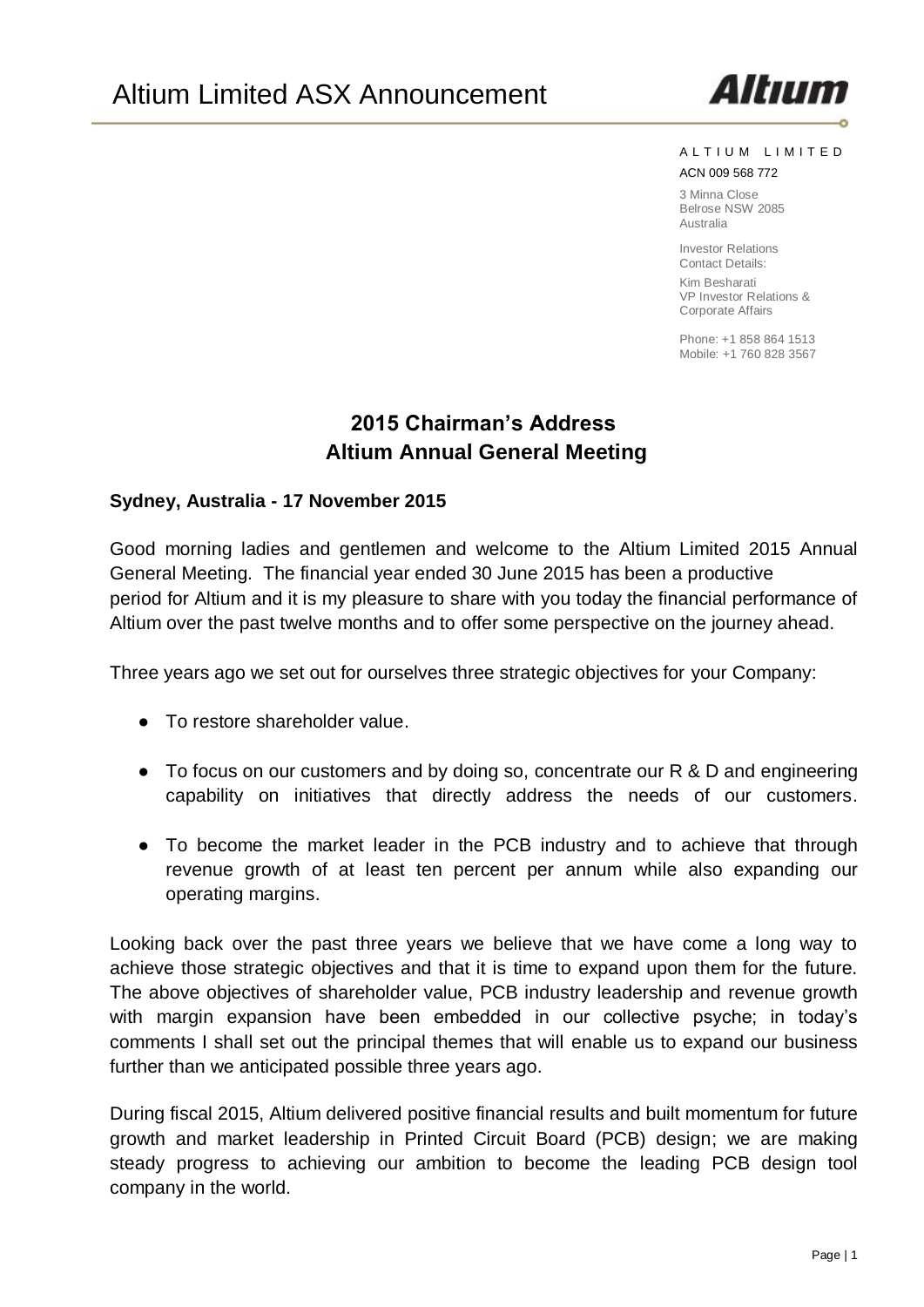

Some of the significant milestones achieved in fiscal 2015 included:

- Successful capital raise of AU\$44.8 million from institutional investors.
- Acquisition of Octopart and Ciiva, which provide a foundation for our content and design data management strategy.
- Product release of CircuitMaker, CircuitStudio and PCBWorks.
- Strategic partnership with CST (a supplier of electromagnetic simulation technology) as part of our strategy of closing technology capability gaps.
- Relocation of the heart of our business to the US including the transfer of core business assets to the US.
- Expanded leadership team; Mr Henry Potts recruited from Mentor Graphics to become Altium COO.
- Entered the ASX 200 in September.

I will speak about some of these milestones in more detail shortly. Before doing so, I would like to reflect on our financial performance over the past fiscal year.

# **FY15 Financial Highlights**

In Fiscal 2015, we delivered strong financial results and increased the momentum that has characterized Altium's journey over the past few years. Specific highlights for fiscal 2015 include:

- Worldwide revenue increased 13% to US\$80.2 million. Five-year revenue CAGR is 13%.
- EBITDA margin increased from 26% in fiscal 2014 to 28%.
- Earnings per share (EPS) were 12.47 cents (on a normalized basis excluding the deferred tax asset recognized on the transfer of certain assets to the US) compared with 10.26 cents in fiscal 2014.
- Normalized Net Profit after Tax (NPAT) increased from US\$11.2 million to US\$15.4 million an increase of 37.5% before the impact of the Deferred Tax Asset (DTA). After the impact of the DTA, NPAT increased to US\$92.4 million.
- Net cash was US\$61.9 million as at 30 June 2015.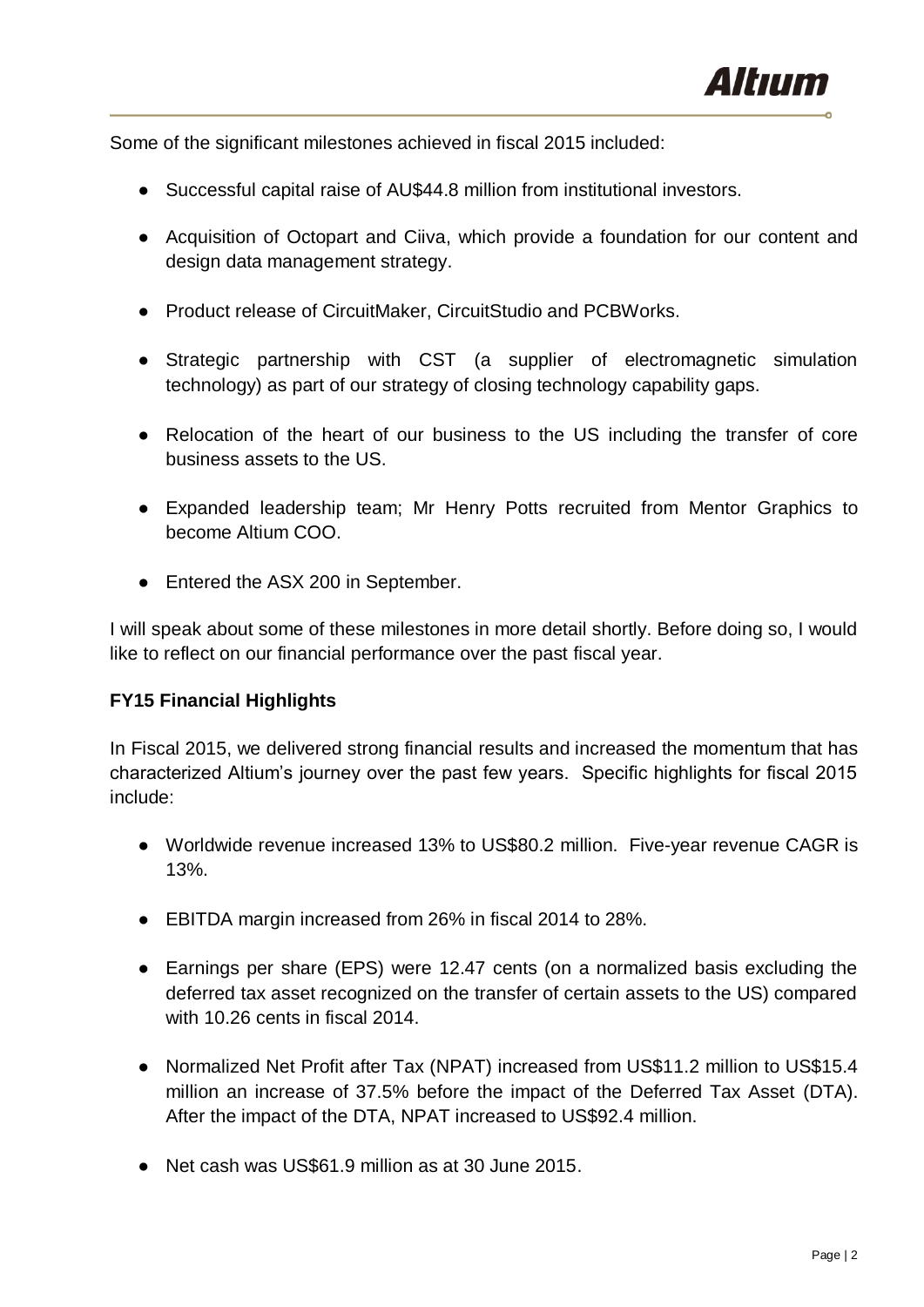

I am pleased to acknowledge that our Americas team led by long term Altium executive Chris Donato delivered an outstanding performance to achieve record sales and revenue levels at growth rates of 30% and 33%, respectively. This follows the successful transformation of Altium's US sales to a direct sales model. Our Americas Sales Team is organized into "pods" of five or six people, each with specialist skills in product engineering or customer engagement that work together to provide our customers with the service and support that they need. As we have conveyed throughout the year, our confidence in the US is strong; the direct sales team there now uses a focused marketing strategy to build a pipeline of new customer opportunities.

In Europe, we fell just short of double-digit sales growth despite the impact of the weakened Euro. Our business fundamentals in Europe are solid, and we have increased the intensity of our focus on all business areas there to counter the impact of the decline of the Euro compared to the US dollar. This will include the establishment of a stronger corporate presence in region. And our Board and management are confident that the EMEA strategy will be rewarded in fiscal 2016.

When we remove the effect of currency, Altium's fiscal 2015 revenue grew by 19% (instead of 13%) and sales increased by 15% (instead of 8%). I believe that these results in constant currency further demonstrate the underlying momentum in our business.

As most of you will appreciate, subscriptions are a key element of the Altium strategy to secure a predictable revenue stream. During fiscal 2015, Altium improved its renewal rates in key regions by 3% to 84% compared with fiscal 2014. Additionally, Altium continued to aggressively drive new account sales.

Encouraging sales and revenue growth and our concentration on fiscal discipline has enabled Altium to pay shareholders dividends of AU 16 cents per share in fiscal 2015 (an increase of twenty-five percent from AU 12 cents in fiscal 2014).

# **Strategy for Market Leadership in PCB**

Our revenue growth is significantly outpacing the growth of our competitors and we are very focused on becoming the market leader in PCB design tools. We recognize that to become # 1 in PCB, we must become the market leader in every PCB segment in both dollars and number of seats.

Our strategy for market leadership in PCB design is based on our ability to:

- Deliver differentiated products, through clear channels to market, that are customer centric and built on an open platform.
- Increase our leadership position in the mainstream PCB market.
- Provide leading edge content creation with smart delivery of it.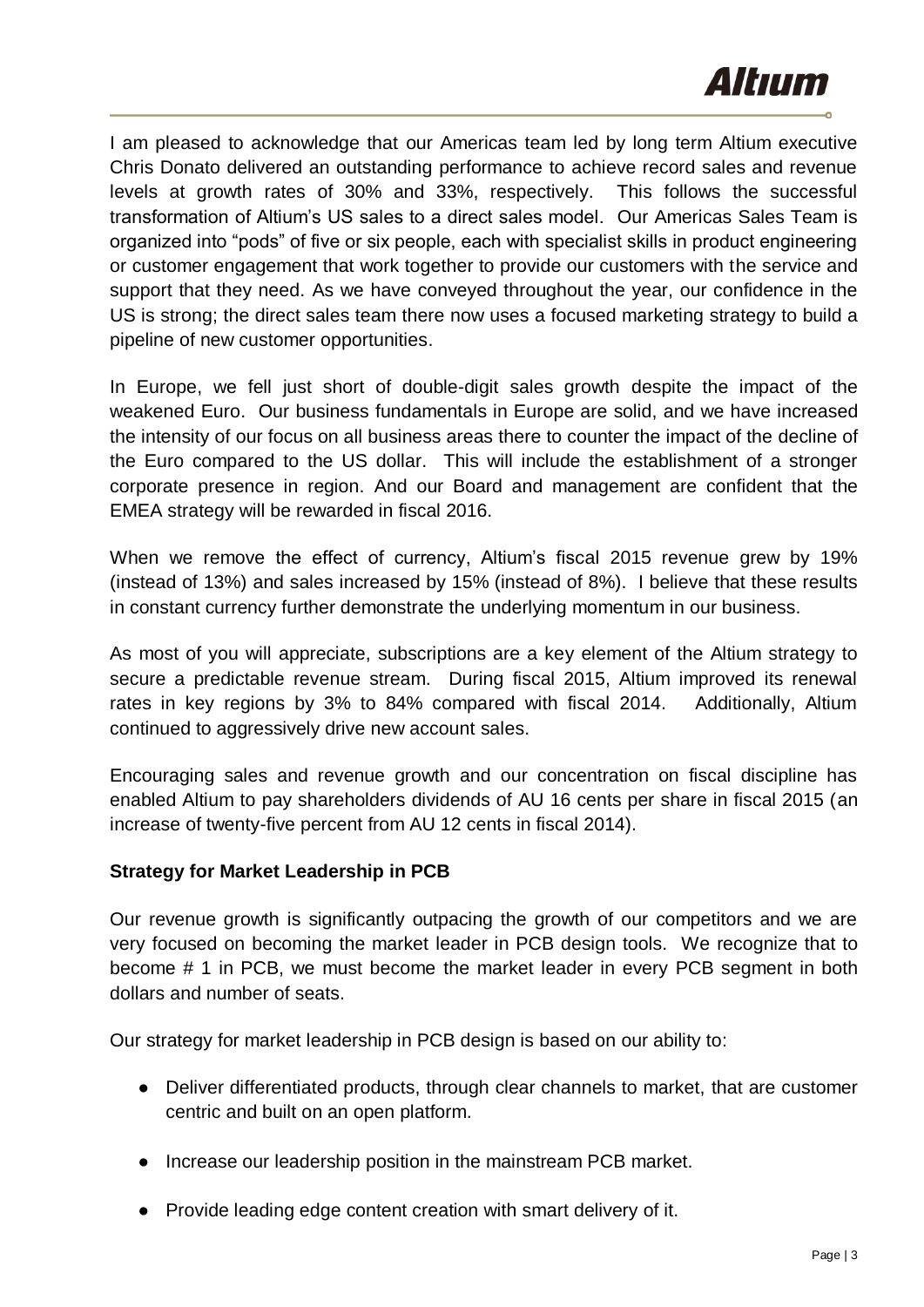

- Grow M & A capability and strengthen partnerships with providers of critical technology that increase our value to customers.
- Deliver agile solutions to modern enterprises.
- Close advanced design capability gaps, especially at the high end of the market for Enterprise customers.
- Support makers and the open hardware community at the entry level for PCB tools.

In fiscal 2015 we released three new products including:

- CircuitMaker a free tool for the Entry Level in PCB design, the maker's community and hobbyist market that has collaboration at its core; files are stored and managed in the cloud.
- CircuitStudio a paid professional tool for individual designers who use PCB design tools infrequently to create unmanaged, one-off projects.
- PCBWorks the world's first PCB design tool engineered specifically for collaboration and close integration with the Solidworks Mechanical Computer Aided Design tools.

Additionally, Altium released a new version of its flagship product, Altium Designer 16, to support our customers to increase productivity in the electronic design process and provide powerful new enhancements to design more complex high-speed PCBs.

A new product aimed at the top end of the PCB market is on track to be released in the second half of 2016. This will extend our addressable market, with a high-end strategy to deliver agile solutions for enterprise customers.

Our enterprise go-to-market strategy also draws on the know-how of our TASKING business. TASKING provides compiler technology with its sales primarily in the high-end automotive industry. A compiler converts higher level programming language (which contains logic constructs) into the lower level language that dictates the functions that micro-processors actually perform. TASKING customers include Bosch, BMW, Continental and Audi. In July 2015, TASKING closed a \$2.6 million multi-year, time licence transaction for its TriCore/Aurix compilers with a tier one automotive supplier.

Altium has invested in and reinvigorated its TASKING business over the past twelve months. I encourage you to visit our new TASKING website at [www.TASKING.com](http://www.tasking.com/) for further insight into this business.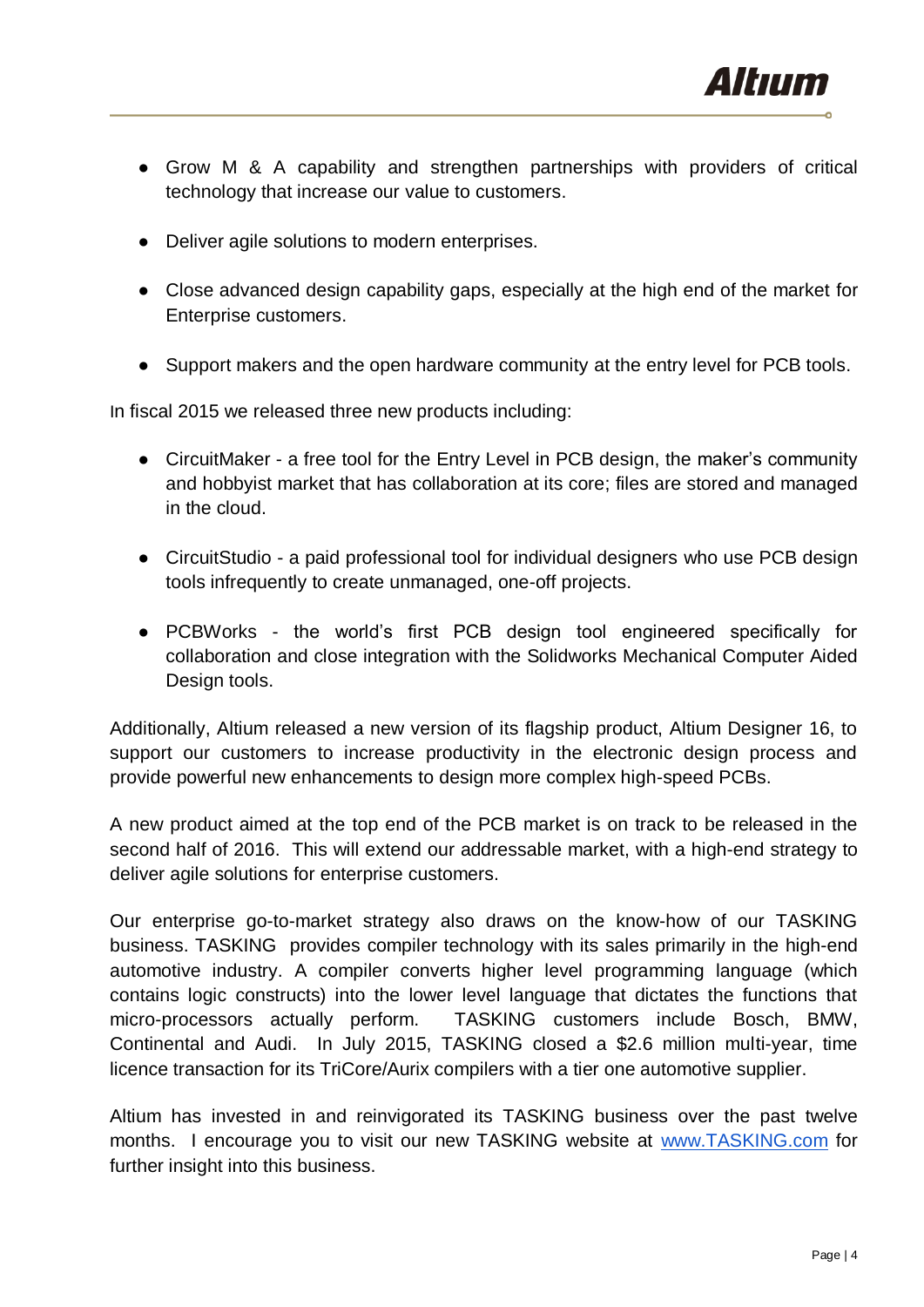

Other notable progress to achieve our strategy for PCB market leadership included our acquisition of Octopart, a leading provider of electronic parts data and specialized online inventory search. Octopart's content and proprietary search algorithms enable engineers to easily access comprehensive electronic parts data for more rapid and cost-effective design, sourcing and manufacturing; it is the equivalent of Google Search for the PCB industry. We also acquired Ciiva, a provider of a cloud-based electronic component management system. These acquisitions are the basis of Altium's next generation smart content creation and delivery platform where part information, design data and supply chain intelligence come together to accelerate and inform the design process for engineers. This provides a unique competitive advantage to Altium.

Additionally, Altium has formed a strategic partnership with German-based Computer Simulation Technology (CST) to provide electromagnetic simulation and analysis functionality that will enable Altium to not only close capability gaps but to go beyond and set a new standard in advanced board design.

I am pleased to share with you that Altium plans to utilize its strong balance sheet and healthy pipeline of M&A opportunities to accelerate its path to market leadership in the PCB design tool industry. Later this morning, our CEO Aram Mirkazemi and our Chief Product and Operations Officer Henry Potts will deliver a technology presentation about the Altium long-term growth strategy and how we will take advantage of the emerging market for intelligent system design automation.

# **Looking Ahead**

During fiscal 2016, Altium will continue to:

- Concentrate on shareholder value.
- Make and deliver design tools that provide useful benefits to customers.
- Ensure that our revenue growth exceeds any increase in our cost base.

We remain firmly committed to deliver strong operating leverage and expanding margin, while we invest to grow Altium's business beyond its revenue goal of \$100 million in fiscal 2017.

Focus areas for Altium during fiscal 2016 include:

- revenue growth of 10% or greater;
- increase in operating margins;
- introduction of Enterprise product line;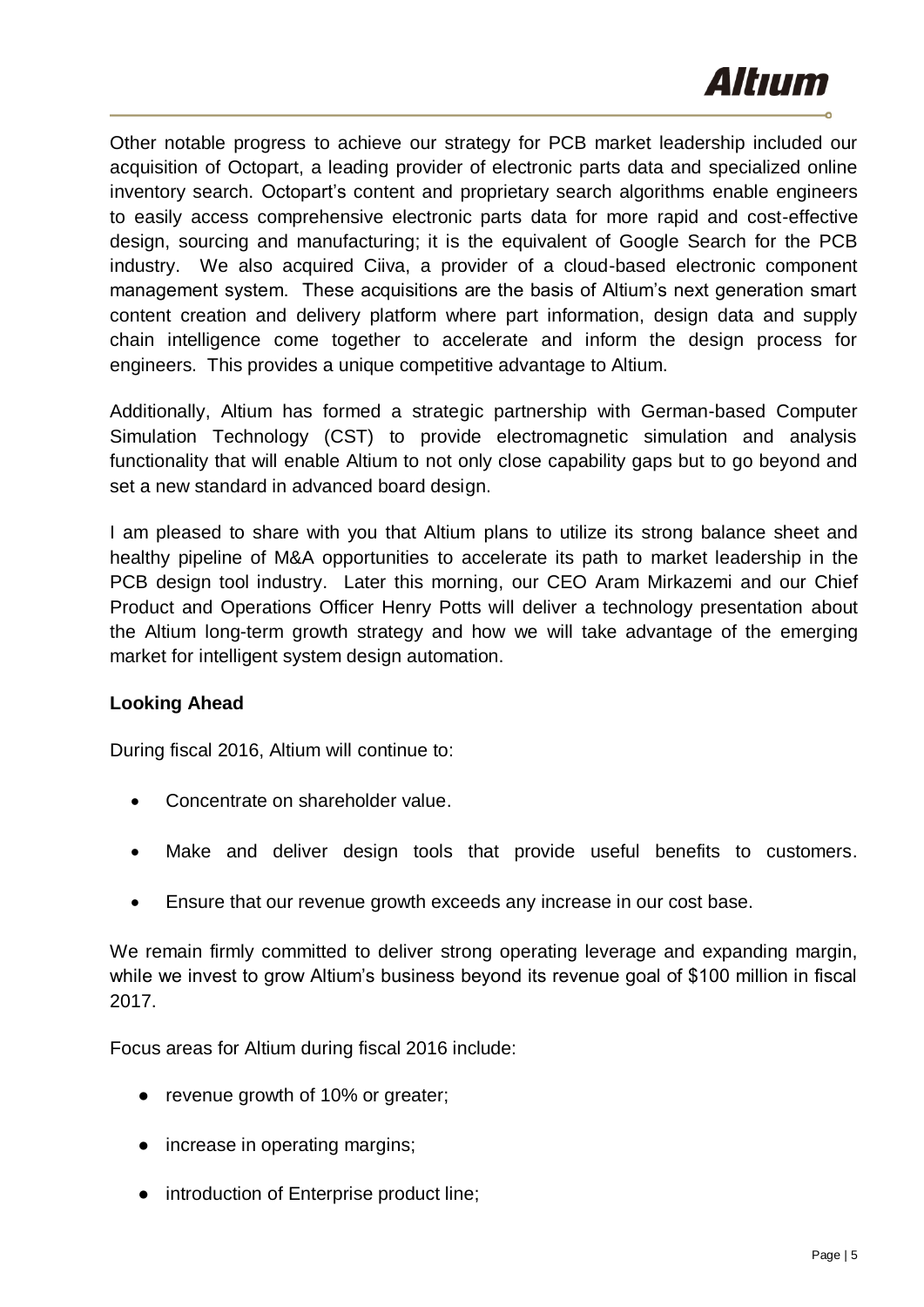

- high growth in the Americas region;
- return Europe region to growth, through a stronger corporate presence and disciplined execution;
- lay the foundation for substantial revenue growth in emerging markets;
- integrate Octopart and Ciiva into Altium:
- assist TASKING division to deliver on the market opportunity in the high-end automotive industry;
- secure and implement strategic partnerships that meet converging market demands and the needs of our customers; and
- complete strategic acquisitions that can further expand or enhance our product offering to accelerate Altium's drive for market leadership in PCB.

In conclusion, I would like to thank my colleagues on the Board of Directors, Carl Rooke, David Warren and our CEO Aram Mirkazemi for their unwavering commitment, wisdom and passion to build Altium into a truly great company. We are in the right position, with the right leadership team, the right people, the right technology and the right strategy to become the world leader in Printed Circuit Board design.

After the end of the Financial Year, our long time CFO Mr. Richard Leon made a personal decision to return to Australia and retired from the Company. This is the first Annual General Meeting without him poised to answer even the thorniest questions about our financial results from shareholders. We are grateful to him for the crucial role that he played in the transformation of our financial results and we shall miss him.

Each and every one of our hard-working, dedicated and loyal employees is a valuable asset to the company. I would like to recognize them for their collective achievements and thank them for their tireless efforts that have underpinned the company's successful performance during fiscal 2015.

Finally, I would like to acknowledge and thank our faithful Altium customers around the world, as well as our valued shareholders for your commitment to the Company and your belief in us; we don't take your confidence lightly and work hard to continue to enjoy your respect and support. I have enjoyed engaging with you over the past year and very much look forward to a closer dialogue in the coming twelve months as Altium embarks further along its exciting journey.

Thank you.